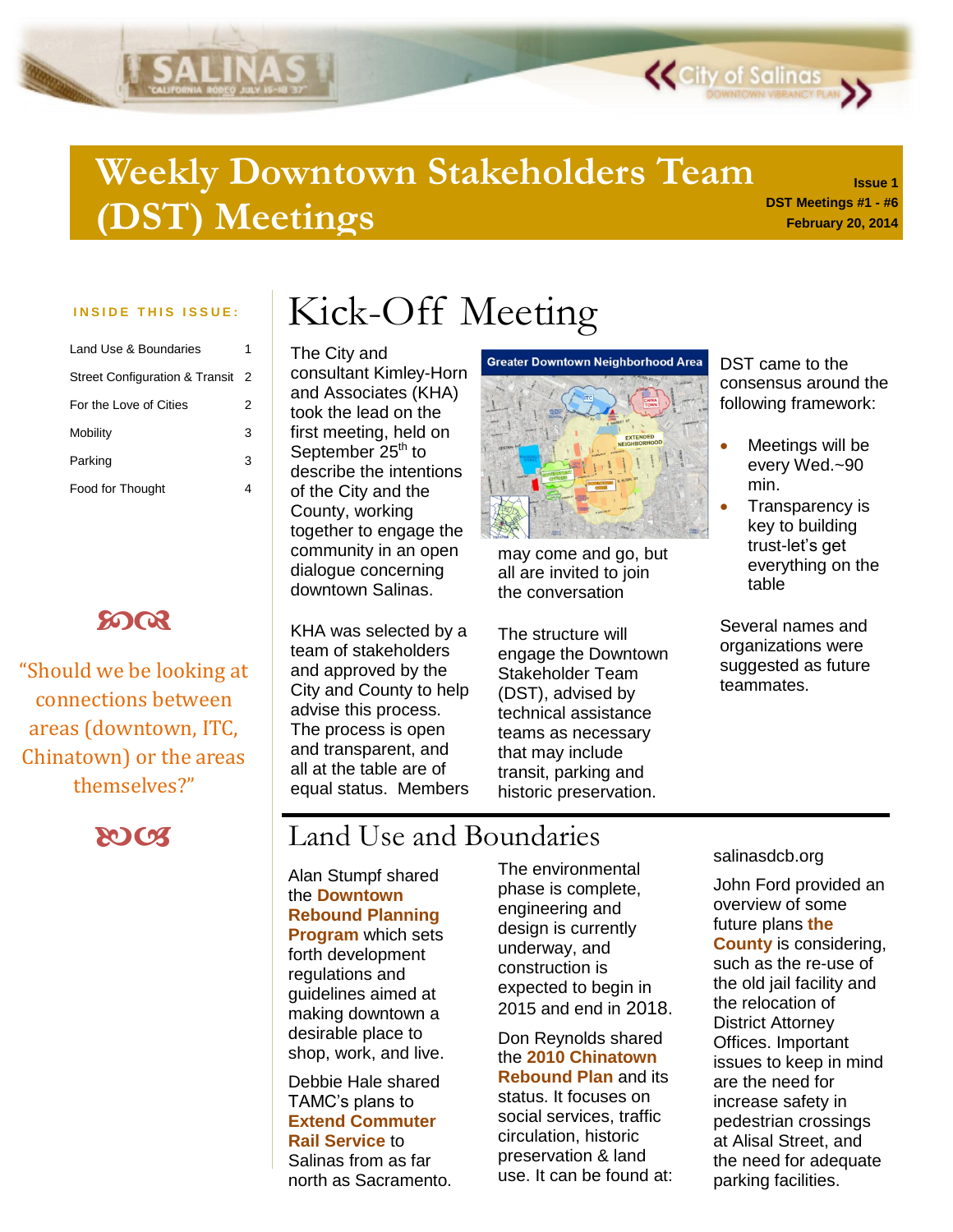*"Hundreds of small incremental improvements and longtime management are the key to the success of the [revitalization]* 

*It's the small steps that make the biggest impact"*

*programs.*

*"It's about the Value, Not the Cost"*

*Kageyama challenged public officials to encourage citizens to come up with untested ideas and ask, "Where's the fun in this?"*

# Street Configuration & Transit

Jim Daisa and Dave Sorenson from consultant Kimley-Horn (KH) presented the following "Vibrant Streets" case studies:

*- Allison Ave in downtown La Mesa;*

*- Barracks Row in Washington DC; and*

*-Cesar Chavez Parkway in San Diego*

These projects were funded through a combination of City General funds, Business Improvement District contributions and Historic Preservation grants.

Major improvements that proved to enhance traffic circulation were:

| Improvement Description:                                   |                                                                                                      | Possible<br>applicability:                                                                                |
|------------------------------------------------------------|------------------------------------------------------------------------------------------------------|-----------------------------------------------------------------------------------------------------------|
| Converting<br>1-way<br>streets                             | to 2-way streets<br>with center<br>turning lane<br>to 2-way streets<br>with parking on<br>both sides | <b>Monterey St</b><br>(from Market St<br>to Gabilan St)<br>Main St<br>(from Gabilan St<br>to San Luis St) |
| Converting<br>4-lane<br>street                             | to 2-way street<br>with center<br>turning lane, bike<br>lanes and parking<br>on each side            | Alisal St<br>(from Capitol St<br>to Pajaro St)                                                            |
| Installation of strategic<br>pedestrian crossing Locations |                                                                                                      | <b>Alisal Street</b>                                                                                      |

Additional improvements included in KH's presentation of successful case studies were:

- installation of iron streetlights
- revitalization of dilapidated building facades
- improvement on sidewalks with brick and slate pavers

These improvements led to

- dozens of new businesses replacing the empty spaces
- \$80K+ in annual sales tax plus
- Increased Property Values
- Vacancy Rate decreased to 5%
- Rents increased to an avg. of \$40/ sq. ft.

# For the Love of Cities

Kageyama, the author of "For the Love of Cities," said it's all about turning the city you live in into a city you're in love with.

"Most people think that city making is something that's left for the mayor, city council, city manager," Kageyama said. "But ordinary citizens have a role in making cities as well."

His message had two main points;

1. People don't necessarily love the big things in their communities, they love the small things that make them feel connected to people and place

2. It's the *people* who make a community vibrant.

Small towns and cities will never be able to compete with major cities in terms of sheer number of amenities.

It is the little things we remember about a place. City of Salinas hosts the annual **California Rodeo** and showcases the everfun **Kiddie Capers Parade.** The annual **Parade of Lights** and sold-out **Day of the Family** are only a few events that bring Salinas' residents together.

People who love a place will feel like they own it, it is theirs to show-off and to share. Creating a city that people love is important, Kageyama said, because when you love a place you find meaning in it and you commit to it.

Ideas to consider in Salinas:

- *Rebuild the Historic Sign*
- *Have a Salsa Dance Party*
- *Redefine Public Spaces for Events*
- *Alleys are Dull – lighten them up*
- *Tree lighting*
- *Spontaneity*
- *Provide space for Fun*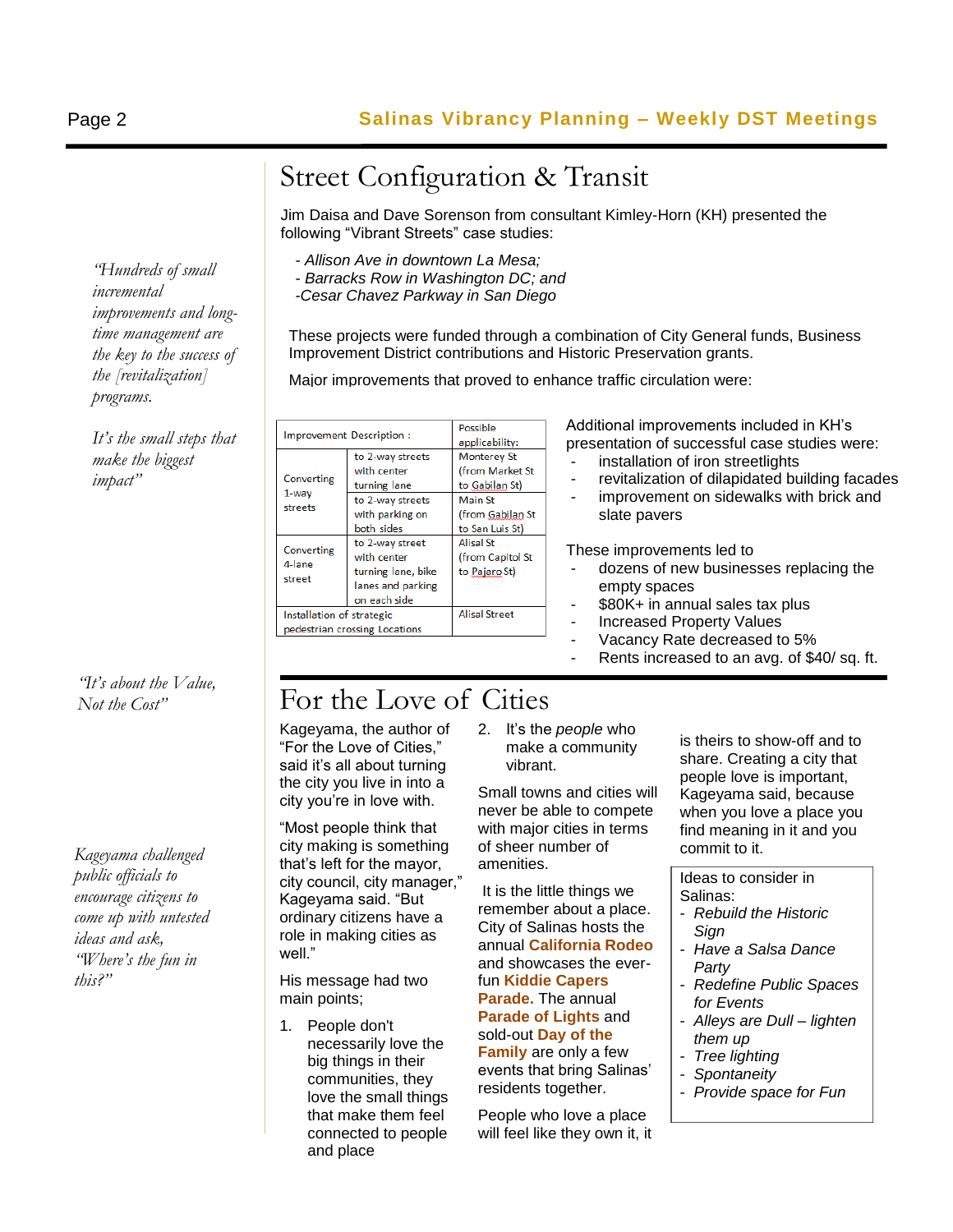## **Salinas Vibrancy Planning – Weekly DST Meetings** Page 3

## Mobility

A number of ideas were introduced that, if implemented, would materialize into positive noticeable change.

**Bataan Park,** a major gateway, continues to be the center of discussion as being in dire need of up-lighting and better pedestrian access. It was noted that minor improvements, such as installing low-voltage tree lights (aka festoon lights) and clearing up tree growth to open up views would transform the park and make it more inviting.

#### **Parking Lots** are

currently not very inviting to downtown visitors. Alan noted that the customer's walk from the car lot to the business ought to be a more pleasant experience. Not only is it the visitors' first impression (therefore it should be clean and friendly) but it is also the first opportunity to make their visit a memorable one.

Fred requested that consideration be made to the possibility of opening City parking lots (8 & 12 on Lincoln /Gabilan and Lincoln/Central) to the public during the evening and over the weekend in an effort to increase activity.

### **Downtown Alleys** (by

Patria, the Golden Fish, the Steinbeck Center) are regarded as dark and lurking by visitors. The alleys should serve as connectors, and in order for them to be used, they need to be well-lit and inviting.

The discussion on alleys led to the realization that the Steinbeck Center's space (adjacent to the alley) is currently underutilized. Originally, the building was designed with the purpose of installing a restaurant and opening it up for outdoor dining. While the current state of darkness may change once the new Taylor building is open for business, a need for activity at the Steinbeck Center location exists.

Salvador Munoz noted that an increase in Main Street pedestrian traffic may be achieved by integrating dynamic sidewalk features (bike parking, water features, signage, maps) that would serve as gathering places instead of travel routes.



to courtesy of Kimley-Horn's Salinas Mobility Study (2013)

> *"Do we have a parking problem, or an enforcement problem?"*

*"Is this the right time to change parking dynamics with so many vacant properties?"*

## Parking

Sanjay Pandya, Kimley-Horn & Associates, put forth several Progressive Parking Concepts that are being tried in other cities. These are not a one-size fits all, so several concepts were presented and discussed to see if similar strategies could work in Salinas. According to Sanjay, "Parking is a means to an end, define the end, and you'll find out what parking needs to be." Sanjay referenced Donald Shoup's The *High Cost of Free Parking.*

Currently, parking is used to drive development and our tendency is to focus

on ways to integrate parking to the fabric of the community. Rather, parking should be looked at as an economic catalyst for the community.

One strategy presented for future consideration includes establishing **Progressive Parking Policies**, which would encourage setting rates & policies that place value on parking demand. Examples include setting tiered (or staggered) parking rates (instead of 90 minute free parking).

Sanjay concluded his presentation by stating that parking needs to:

- Support development
- Promote economic development, and
- Not restrict growth

The question was raised: "Where else in Salinas can we find paid parking?"

Colleen Bailey asked whether there is a way to provide employee parking AND create and easy way to get to work. Now, parking is abundant (parking lots, parking garage), but there is no incentive to use them; the parking garage is more expensive than on-street parking and the parking lots do not feel safe.